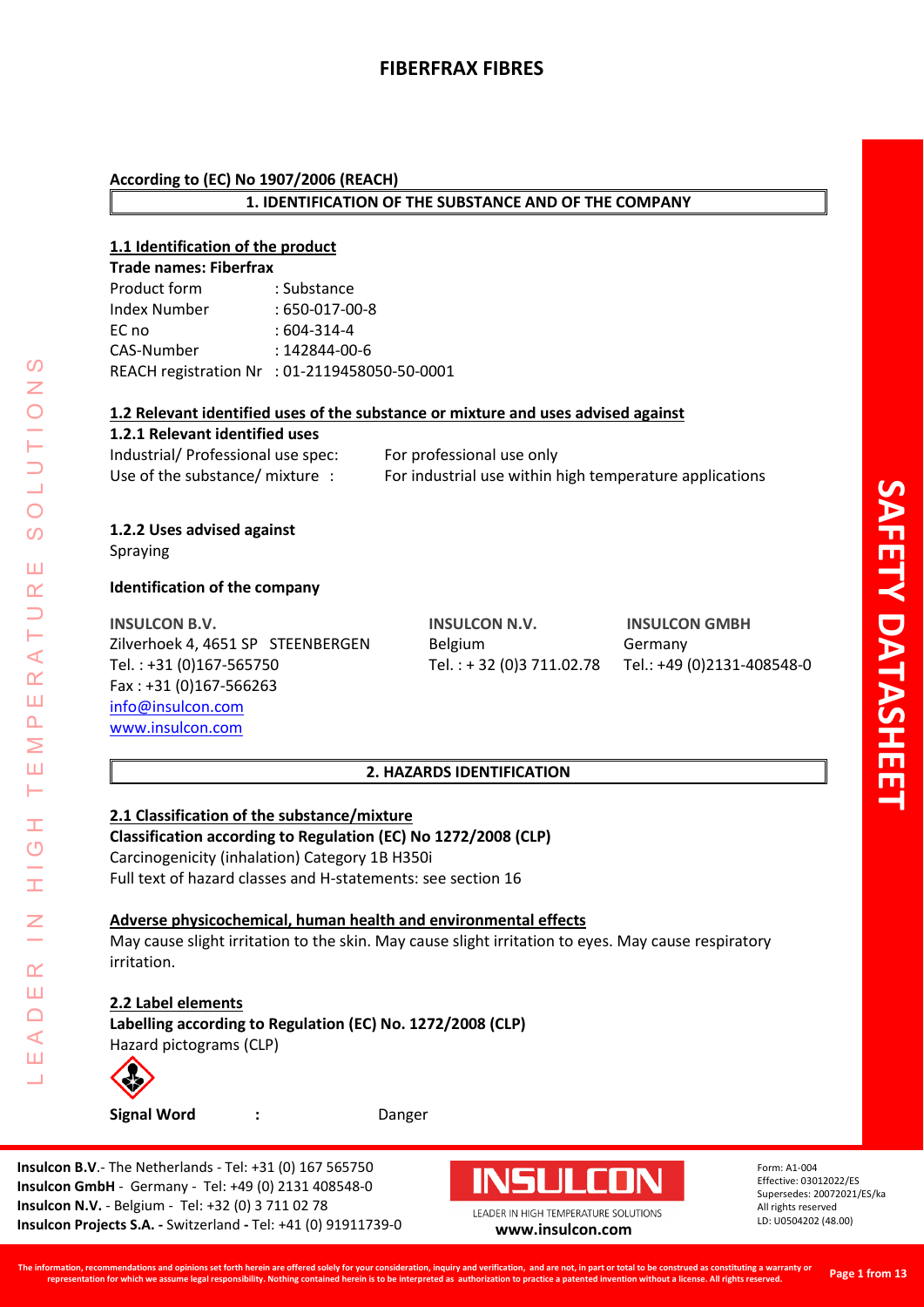| <b>Hazard Statements:</b>        | May cause cancer by inhalation (H350i)                                                                                                                                               |
|----------------------------------|--------------------------------------------------------------------------------------------------------------------------------------------------------------------------------------|
| <b>Precautionary statements:</b> | P201 - Obtain special instructions before use.<br>P280 - Wear eye protection, protective gloves, Respiratory<br>protection.<br>Use personal protective equipment as required. (P280) |
| Listed in Annex VI:              | EC index no: 650-017-00-8                                                                                                                                                            |

## **2.3 Other hazards**

Other hazards not contributing to the classification:

May cause mechanical irritation to the skin, eyes and respiratory system.

This substance/ mixture does not meet the PBT criteria of REACH regulation, annex XIII.

This substance/ mixture does not meet the vPvB criteria of REACH regulation, annex XIII.

#### **3. COMPOSITION / INFORMATION ON INGREDIENTS**

| <b>Name</b>                                         | <b>Product identifier</b>        | ℅   |
|-----------------------------------------------------|----------------------------------|-----|
| Aluminosilicate refractory ceramic fibres substance | $(CAS No) 14244-00-6$            | 100 |
| listed as REACH candidate                           | (EC No) 604-314-4                |     |
| (Nota A) (Nota R)                                   | (EC Index No) 650-017-00-8       |     |
|                                                     | (REACH-No) 01-2119458050-50-0001 |     |

Nota A: Without prejudice to Article 17(2), the name of the substance must appear on the label in the form of one of the designations given in part 3. In part 3, use is sometimes made of a general description such as "compound" or…..salts. In this case, the supplier is required to stat on the label the correct name, due account being taken of section 1.1.1.4

## **3.2 Mixture**

Not applicable

## **4. FIRST AID MEASURES**

#### **4.1 Description of first aid measures**

| After inhalation:   | Move to fresh air. If you feel unwell, seek medical advice.                                                                                              |
|---------------------|----------------------------------------------------------------------------------------------------------------------------------------------------------|
| After skin contact: | Gently wash with plenty of soap and water. Take off contaminated clothing<br>and wash it before reuse. If skin irritation persists, take medical advice. |
| After eye contact:  | Rinse cautiously with water for several minutes. If eye irritation persists: Get<br>medical advice/attention.                                            |
| After ingestion:    | Rinse mouth. Drink plenty of water. Do NOT induce vomiting. Obtain<br>emergency medical attention.                                                       |

#### **4.2 Most important symptoms and effects, both acute and delayed**

| Symptoms/injuries after skin contact: | mechanical irritation |
|---------------------------------------|-----------------------|
| Symptoms/injuries after eye contact:  | mechanical irritation |

## **4.3 Indication of any immediate medical attention and special treatment needed** Treat symptomatically.

**Insulcon B.V**.- The Netherlands - Tel: +31 (0) 167 565750 **Insulcon GmbH** - Germany - Tel: +49 (0) 2131 408548-0 **Insulcon N.V.** - Belgium - Tel: +32 (0) 3 711 02 78 **Insulcon Projects S.A. -** Switzerland **-** Tel: +41 (0) 91911739-0 **[www.insulcon.com](http://www.insulcon.com/)**



Form: A1-004 Effective: 03012022/ES Supersedes: 20072021/ES/ka All rights reserved LD: U0504202 (48.00)

LEADER IN HIGH TEMPERATURE SOLUTIONS

 $\mathcal{O}$  $\overline{z}$ 

U<br>J<br>O

 $\mathcal{O}$ 

Ш  $\alpha$  $\supset$ Н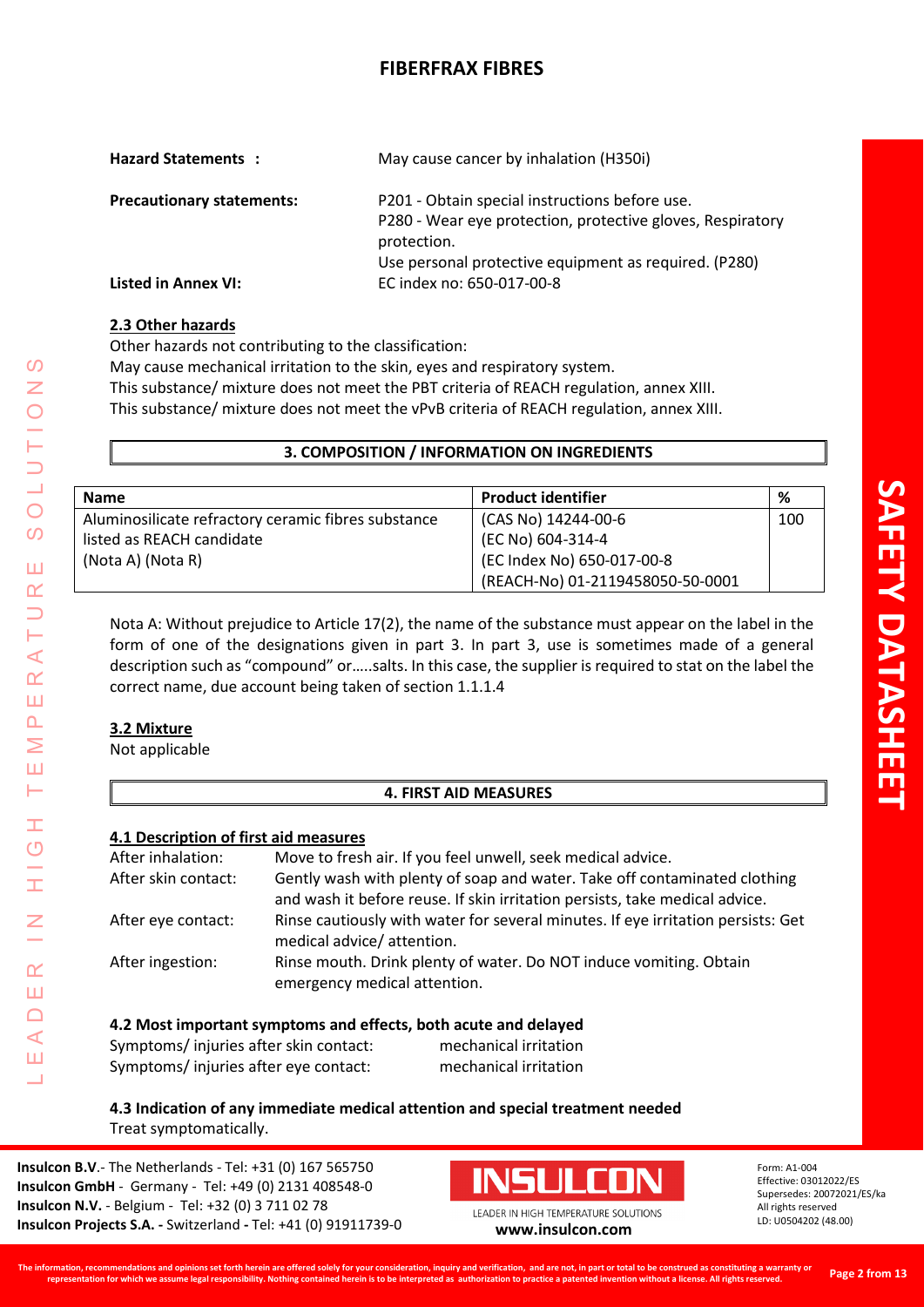#### **5. FIRE FIGHTING MEASURES**

### **5.1 Extinguishing media**

Suitable extinguishing media: The product is not flammable. Use extinguishing media appropriate for surrounding fire. Foam. Dry powder. Carbon dioxide. Water spray. Unsuitable extinguishing media: Do not use a heavy water stream.

### **5.2 Special hazards arising from the substance or mixture**

No additional information available.

#### **5.3 Advice for firefighters**

| Firefighting instructions: | Prevent fire-fighting water from entering environment.                                      |
|----------------------------|---------------------------------------------------------------------------------------------|
|                            | Protection during firefighting: Do not enter fire area without proper protective equipment, |
|                            | including respiratory protection.                                                           |

#### **6. ACCIDENTAL RELEASE MEASURES**

#### **6.1 Personal precautions, protective equipment and emergency procedures**

| 6.1.1 For non-emergency personnel |  |
|-----------------------------------|--|
|-----------------------------------|--|

| Protective equipment: | Concerning personal equipment to use, see section 8. |
|-----------------------|------------------------------------------------------|
| Emergency procedures: | Prohibit unauthorized persons.                       |

#### **6.1.2 For emergency responders**

| Protective equipment: | Ensure adequate ventilation. Concerning personal protective |
|-----------------------|-------------------------------------------------------------|
|                       | equipment to use, see section 8.                            |
| Emergency procedures: | Ensure operative are trained to minimise exposures.         |

#### **6.2. Environmental precautions**

LEADER IN HIGH TEMPERATURE SOLUTIONS

Ŧ  $\overline{C}$ 

I

 $\alpha$ Ш  $\Box$  $\triangleleft$ Ш  $\overline{\phantom{0}}$ 

 $\prec$  $\alpha$ Ш  $\overline{\mathbf{r}}$ Σ Ш  $\vdash$ 

 $\Omega$ 

 $\bigcirc$  $\overline{O}$ 

Ш  $\alpha$ 

> Prevent entry to sewers and public waters. Notify authorities if product enters sewers or public waters.

#### **6.3. Methods and material for containment and cleaning up**

| Methods for cleaning up | Mechanically recover the product. Minimise generation of dust. Dust |
|-------------------------|---------------------------------------------------------------------|
|                         | can be vacuumed with a vacuum cleaner containing a HEPA (High       |
|                         | Efficiency Particulate Air) filter.                                 |
| Other information       | Disposal must be done according to official regulations.            |

6.4. Reference to other sections See section 7. See Heading 8. See Heading 13.

#### **7. HANDLING AND STORAGE**

#### **7.1 Precautions for safe handling**

Precautions for handling: Avoid contact with skin and eyes. Use personal protective equipment as required. Obtain special instruction before use. Do not eat, drink or smoke when using this product. Clear contaminated areas thoroughly. Ensure good ventilation of the workstation.

**Insulcon B.V**.- The Netherlands - Tel: +31 (0) 167 565750 **Insulcon GmbH** - Germany - Tel: +49 (0) 2131 408548-0 **Insulcon N.V.** - Belgium - Tel: +32 (0) 3 711 02 78 **Insulcon Projects S.A. -** Switzerland **-** Tel: +41 (0) 91911739-0 **[www.insulcon.com](http://www.insulcon.com/)**

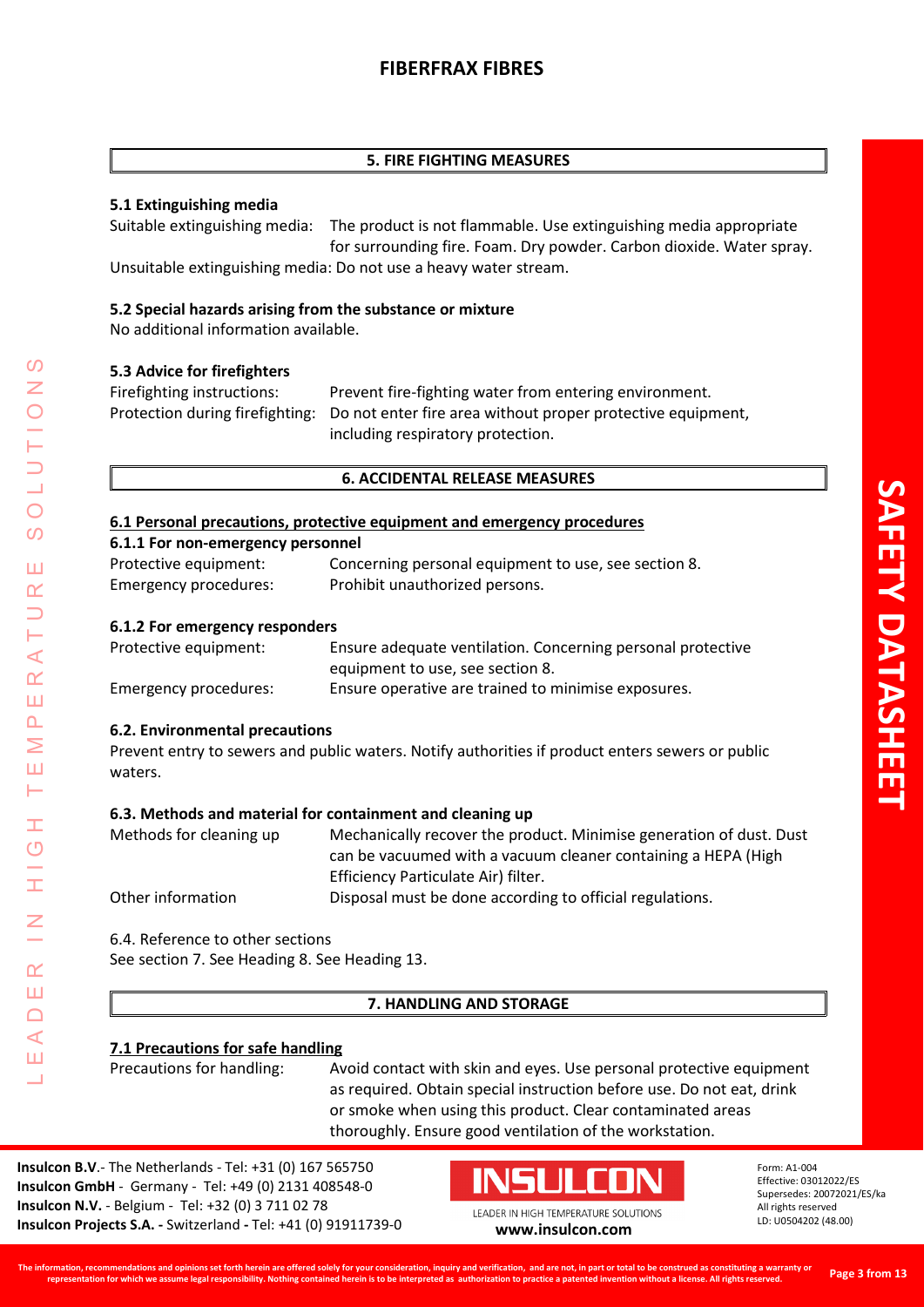| Hygiene measures: | Wash hands and other exposed areas with mild soap and water |
|-------------------|-------------------------------------------------------------|
|                   | before eating, drinking or smoking when leaving work.       |

### **7.2 Conditions for safe storage, including any incompatibilities**

Storage conditions: Product must only be kept in the original packaging. Store tightly closed in a dry and cool place.

Information about storage in one common: Keep away from food, drink and animal feeding stuff.

#### **7.3 Specific use(s)**

For professional users only. See Heading 8. Exposure scenarios.

#### **8. RISK MANAGEMENT MEASURES / EXPOSURE CONTROL / PERSONAL PROTECTION**

#### **8.1 Control parameters**

LEADER IN HIGH TEMPERATURE SOLUTIONS

Ŧ  $\overline{\mathcal{O}}$ 

Ŧ

 $\overline{a}$ 

 $\alpha$ Ш  $\Box$  $\triangleleft$ Ш  $\overline{\phantom{0}}$ 

 $\prec$  $\alpha$ Ш  $\overline{\mathbf{r}}$ Σ Ш Н

 $\Omega$ 

 $\overline{O}$  $\mathcal{O}$ 

Ш  $\alpha$  $\Box$ 

**Aluminosilicate refractory ceramic fibres (142844-00-6)** 

# **EU - Occupational Exposure Limits**  Local name Refractory ceramic fibres  $\vert$  IOELV TWA (mg/m<sup>3</sup>)  $\vert$  0.3 fibers/ml (BOEL) Notes **BOELV** (binding occupational exposure limit values) Regulatory reference **DIRECTIVE (EU) 2019/130 (amending Directive** 2004/37/EC) **United Kingdom - Occupational Exposure Limits**  Local name Refractory ceramic fibres and special purpose fibres WEL TWA  $(mg/m<sup>3</sup>)$  6 mg/m<sup>3</sup> total inhalable dust WEL TWA (ppm) 1.1 and 2.03 fibers/ml respirable fraction Remark (WEL) Carc (Capable of causing cancer and/or heritable of causing cancer and/or heritable genetic damage) Recommended monitoring procedures The UK follow MDHS 59 specific for MMVF "Man-made mineral fibre - Airborne number concentration by phase-contrast light microscopy" and MDHS 14/3 "General methods for sampling and gravimetric analysis of respirable and inhalable dust". WHO-EURO method: Determination of airborne fibre number concentrations; A recommended method, by phase-contrast optical microscop

**Insulcon B.V**.- The Netherlands - Tel: +31 (0) 167 565750 **Insulcon GmbH** - Germany - Tel: +49 (0) 2131 408548-0 **Insulcon N.V.** - Belgium - Tel: +32 (0) 3 711 02 78 **Insulcon Projects S.A. -** Switzerland **-** Tel: +41 (0) 91911739-0 **[www.insulcon.com](http://www.insulcon.com/)**

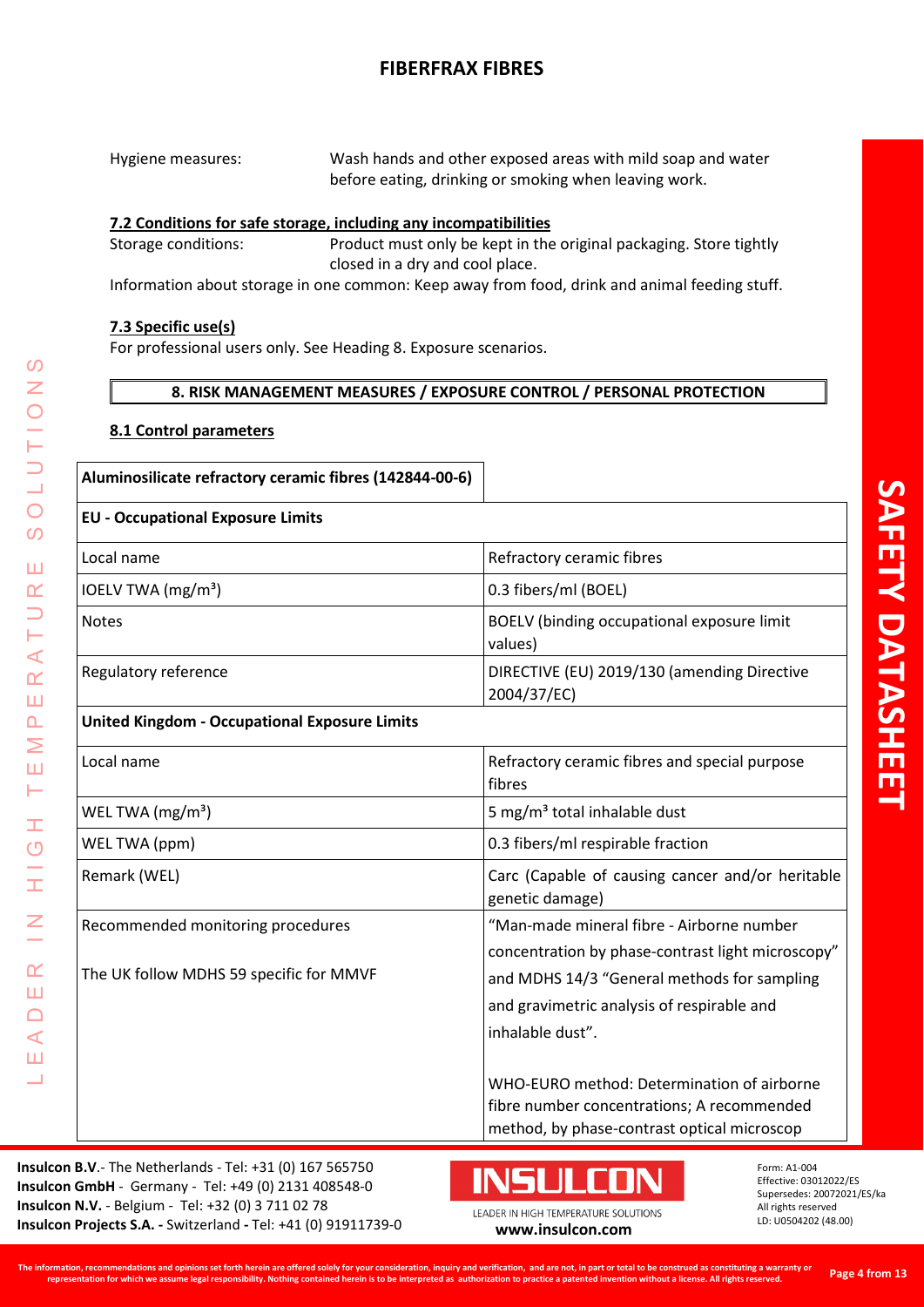| Regulatory reference | EH40/2005 (Fourth edition, 2020). HSE |
|----------------------|---------------------------------------|
|----------------------|---------------------------------------|

| Aluminosilicate refractory ceramic fibres (142844-00-6) |              |
|---------------------------------------------------------|--------------|
| DNEL/DMEL (additional information)                      |              |
| long term - Local, Inhalation                           | $ 2,17$ f/ml |

#### Additional information

The DNEL cited in the long term exposure section above is based on the incidence of lung tumours (non-significant at all treatment levels) in a multi-dose rat study reported by Mast et al (Inhalation Toxicology, 1995, 7 (4), 469-502) which demonstrates a NOAEL of 162 f/ml and leads to the calculated endpoint specific DNEL of 2.17 f/ml.

SCOEL have recommended an OEL for RCF of 0.3 f/ml based on measured lung function in exposed workers. Assuming 45 years exposure, the average cumulative exposures of 147.9 (all workers in the high exposure group) and 184.8 fmo/ml (workers 60+ years of age in the high exposure group) – equivalent fibre concentrations of 0.27 and 0.34 f/ml respectively – were considered as no observed adverse effect levels for lung function and SCOEL therefore proposed an OEL of 0.3 f/ml. This in considerably lower than the calculated DNEL value.

## **8.2 Exposure Controls**

| Hand protection:          | Leather protective gloves                              |
|---------------------------|--------------------------------------------------------|
| Eye protection:           | Safety glasses with side shields                       |
| Skin and body protection: | Impervious clothing. Do not take working clothes home. |
| Respiratory protection:   | If dust are formed: Wear appropriate mask. (FFP3)      |



LEADER IN HIGH TEMPERATURE SOLUTIONS

Ŧ  $\overline{O}$ 

 $\alpha$ Ш  $\cap$  $\blacktriangleleft$ Ш

 $\prec$  $\alpha$ Ш  $\overline{\mathbf{r}}$ Σ Ш Н

 $\Omega$  $\overline{z}$ 

 $\bigcirc$  $\Omega$ 

Ш  $\alpha$ 

## **Other information:**

Do not eat, drink or smoke during use; Do not take working clothes home; Spearate working clothes from town clothes. Launder seprately. Uses and Ris Management Measures (RMM)

## Intended Use

Secondary use – Conversion into wet and dry mixtures and articles. Process would include: Mixing forming operations, handling of RCF/ASW products, assembly of RCF/ASW containing products, machine and hand finishing of RCF/ASW products.

## Reference ES 2\*

RMM-Hierarchy of Controls

- Where it is practical to do so, automatically feed RCF/ASW in to the process.
- Where practical to do so, segregate dry and wet processing
- Enclose the process where practically possible.
- Where practical to do so, segregate machine areas and restrict access to operators involved in the process.
- Enclose Machines as far as practically possible.

**Insulcon B.V**.- The Netherlands - Tel: +31 (0) 167 565750 **Insulcon GmbH** - Germany - Tel: +49 (0) 2131 408548-0 **Insulcon N.V.** - Belgium - Tel: +32 (0) 3 711 02 78 **Insulcon Projects S.A. -** Switzerland **-** Tel: +41 (0) 91911739-0 **[www.insulcon.com](http://www.insulcon.com/)**

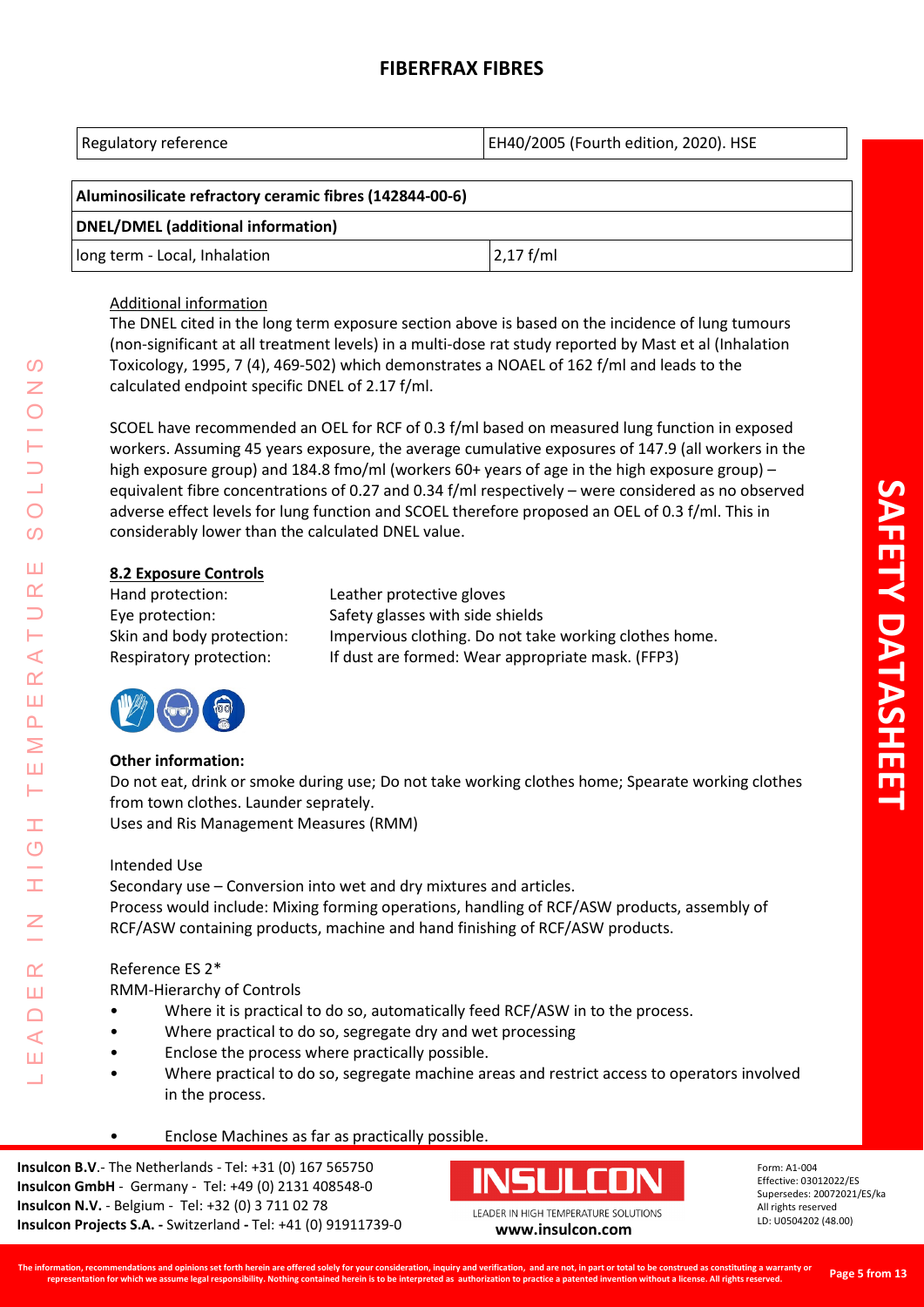- Install LEV where possible, when machine finishing, handling, compressing and hand cutting to remove dust at source.
- Employ experienced personnel trained in the correct use of fibrous products
- PPE and RPE used for all dusty tasks
- Provide vacuum cleaner connection point to central system where practical or use a portable HEPA vacuum
- Regular clean up using a wet scrubbing unit where practically possible and in general a HEPA vacuum should be used.
- Dry brushing and use of compressed air should be prohibited
- Waste materials to be contained at source, labelled and stored separately for disposal or recycling.

## **Intended use**

Tertiary use – maintenance and service life (Industrial or professional use)

Process: Small scale repairs involving removal and installation of RCF/ASW products. Use of the product in an enclosed system, where there is occasional control access or no access.

## Reference ES 3\*

RMM – Hierarchy of Controls

- Use pre-cut, pre-sized pieces where practically possible.
- Allow access only to trained (authorised) operators
- Where practically possible, perform all hand cutting in a segregated area, on a down draft bench.
- Clean-up work area regularly during the shift using a HEPA equipped vacuum cleaner.
- Prohibit use of dry brushing and compressed air cleaning.
- Bag and seal waste immediately at source.
- Use PPE and RPE appropriate to task.
- Employ good hygiene practices.

## Intended use:

LEADER IN HIGH TEMPERATURE SOLUTIONS

Ŧ  $\overline{O}$ 

 $\alpha$ Ш  $\Box$  $\blacktriangleleft$ Ш  $\overline{\phantom{0}}$ 

⋖  $\alpha$ Ш  $\overline{\mathbf{r}}$ Σ Ш Н

 $\Omega$  $\overline{z}$ 

 $\bigcirc$  $\Omega$ 

Ш  $\alpha$ 

Tertiary use- installation and removal (industrial or professional).

Large scale removal and installation of RCF/ASW from Industrial processes.

Large scale removal and installation by professionals.

Reference ES 4\*

RMM – Hierarchy of Controls

- Where practically possible enclose or segregate the work area.
- Allow only authorised personnel.
- Pre-wet insulation prior to removal where practically possible.
- Where practically possible use a water lance for removal or vacuum-truck.
- Use down draft bench for hand cutting products.
- Cover pre-cut section during transport and storage to prevent secondary exposure.
- Where practically possible provide multiple vacuum hoses for convenient clean-up of spillage or use portable HEPA filtered vacuums.
- Bag waste materials immediately at source
- Prohibit use of dry brushing and or compressed air cleaning.
- Experienced personnel only
- Use appropriate PPE and RPE appropriate to expected concentrations

**Insulcon B.V**.- The Netherlands - Tel: +31 (0) 167 565750 **Insulcon GmbH** - Germany - Tel: +49 (0) 2131 408548-0 **Insulcon N.V.** - Belgium - Tel: +32 (0) 3 711 02 78 **Insulcon Projects S.A. -** Switzerland **-** Tel: +41 (0) 91911739-0 **[www.insulcon.com](http://www.insulcon.com/)**

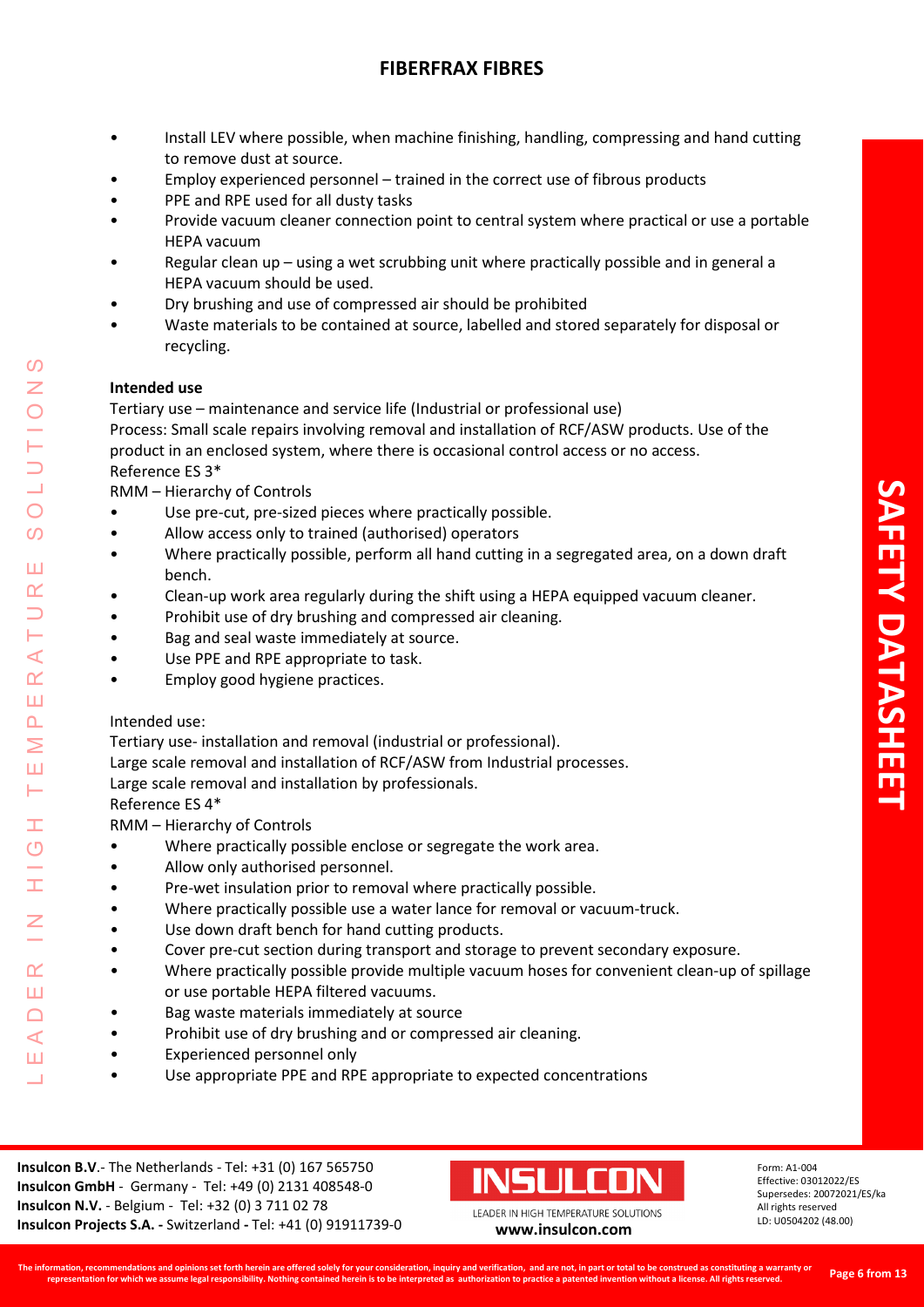## **9. PHYSICAL AND CHEMICAL PROPERTIES**

#### **9.1 Information on basic physical and chemical properties**

| s.i miormation on pasic physical and chemical properties |                     |
|----------------------------------------------------------|---------------------|
| Physical state                                           | : Solid             |
| Appearance                                               | : Fibres            |
| Odour                                                    | : Odourless         |
| Colour                                                   | : White             |
| Odour threshold                                          | : No data available |
| рH                                                       | : No data available |
| Relative evaporation rate                                |                     |
| $(butylaceate = 1)$                                      | : No data available |
| Melting point                                            | $:$ > 1650°C fibres |
| Freezing point                                           | : No data available |
| <b>Boiling point</b>                                     | : No data available |
| Flash point                                              | : Not applicable    |
| Auto-ignition temperature                                | : No data available |
| Decomposition temperature                                | : No data available |
| Flammability (solid, gas)                                | : No data available |
| Vapour pressure                                          | : No data available |
| Relative vapour density at 20°C                          | : No data available |
| Relative density                                         | : No data available |
| Solubility                                               | : Water: < 1 mg/l   |
| Log Pow                                                  | : No data available |
| Viscosity, kinematic                                     | : Not applicable    |
| Viscosity, dynamic                                       | : Not applicable    |
| <b>Explosive properties</b>                              | : No data available |
| Oxidising properties                                     | : No data available |
| <b>Explosive limits</b>                                  | : No data available |

#### **Other information**

LEADER IN HIGH TEMPERATURE SOLUTIONS

Ŧ  $\circ$  $\frac{1}{1}$ 

 $\overline{z}$ 

 $\alpha$ Ш  $\Box$  $\triangleleft$ Ш Ц

 $\mathcal{O}$  $\bar{z}$ 

 $\overline{O}$ 

 $\overline{O}$ 

Ш  $\alpha$  $\Box$ H  $\prec$  $\alpha$ Ш  $\Delta$ Σ Ш Н

Other properties: Length weighted geometric mean diameter of fibres contained in the product:  $1.4 - 3 \mu m$ .

#### **10. STABILITY AND REACTIVITY**

#### **10.1 Reactivity**

Stable under normal conditions of use.

#### **10.2 Chemical stability**

The product is stable at normal handling and storage conditions.

#### **10.3 Possibility of hazardous reactions**

No dangerous reactions known.

#### **10.4 Conditions to avoid**

No additional information available.

**Insulcon B.V**.- The Netherlands - Tel: +31 (0) 167 565750 **Insulcon GmbH** - Germany - Tel: +49 (0) 2131 408548-0 **Insulcon N.V.** - Belgium - Tel: +32 (0) 3 711 02 78 **Insulcon Projects S.A. -** Switzerland **-** Tel: +41 (0) 91911739-0 **[www.insulcon.com](http://www.insulcon.com/)**

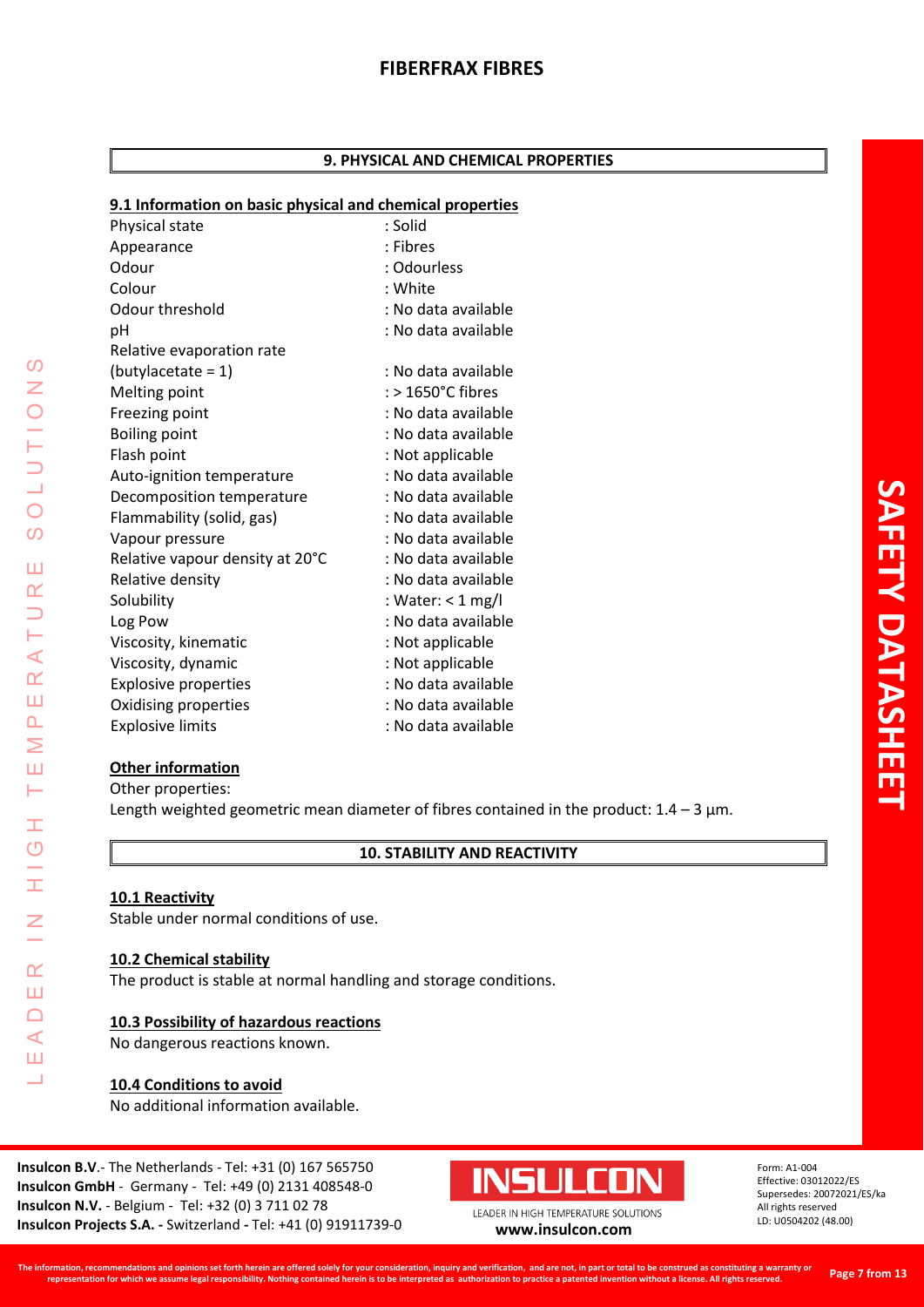## **10.5 Incompatible materials**

None

## **10.6 Hazardous decomposition products**

Under normal conditions of storage and use, hazardous decomposition products should not be produced.

#### **11. TOXICOLOGICAL INFORMATION**

#### **11.1 Information on toxicological effects**

Acute toxicity (oral): Not classified (Based on available data, the classification criteria are not met) Acute toxicity (dermal): Not classified (Based on available data, the classification criteria are not met) Acute toxicity (inhalation): Not classified (Based on available data, the classification criteria are not met)

Skin corrosion/ irritation: Not classified (Based on available data, the classification criteria are not met)

Serious eye damage/ irritation: Not classified (Based on available data, the classification criteria are not met)

Respiratory or skin sensitisation: Not classified (Based on available data, the classification criteria are not met)

Germ cell mutagenicity: Not classified (Based on available data, the classification criteria are not met) Carcinogenicity: May cause cancer by inhalation

Reproductive toxicity: Not classified (Based on available data, the classification criteria are not met) STOT-single exposure: Not classified (Based on available data, the classification criteria are not met) STOT-repeated exposure: Not classified (Based on available data, the classification criteria are not met)

Aspiration hazard: Not classified (Based on available data, the classification criteria are not met)

## **Other information:**

LEADER IN HIGH TEMPERATURE SOLUTIONS

Ŧ  $\overline{O}$ 

 $\alpha$ Ш  $\Box$  $\blacktriangleleft$ Ш  $\overline{\phantom{0}}$ 

 $\blacktriangleleft$  $\underline{\alpha}$ Ш  $\overline{\mathbf{r}}$  $\geq$ Ш Н

 $\Omega$ 

 $\bigcirc$  $\Omega$ 

Ш  $\alpha$ 

#### Basic toxicokinetic

Exposure is predominantly by inhalation or ingestion. Man-made vitreous fibres of a similar size to RCF/ASW have not been shown to migrate from the lung and/or gut and do not become located in other parts of the body When compared to many naturally occurring minerals, RCF/ASW has a low ability to persist and accumulate in the body (half-life of long fibres (> 20 μm) in 3 week rat inhalation test is approx. 60 days).

#### **Human Toxicological data**

In order to determine possible human health effects following RCF exposure, the University of Cincinnati has been conducting medical surveillance studies on RCF workers in the U.S. The Institute of Occupational Medicine (IOM) has conducted medical surveillance studies on RCF workers in European manufacturing facilities.

Pulmonary morbidity studies among production workers in Europe and USA have demonstrated an absence of interstitial fibrosis and no decrement in lung function associated with current exposures, but have indicated a reduction of lung capacity among smokers.

A statistically significant correlation between pleural plaques and cumulative RCF exposure was evidenced in the USA longitudinal study.

**Insulcon B.V**.- The Netherlands - Tel: +31 (0) 167 565750 **Insulcon GmbH** - Germany - Tel: +49 (0) 2131 408548-0 **Insulcon N.V.** - Belgium - Tel: +32 (0) 3 711 02 78 **Insulcon Projects S.A. -** Switzerland **-** Tel: +41 (0) 91911739-0 **[www.insulcon.com](http://www.insulcon.com/)**

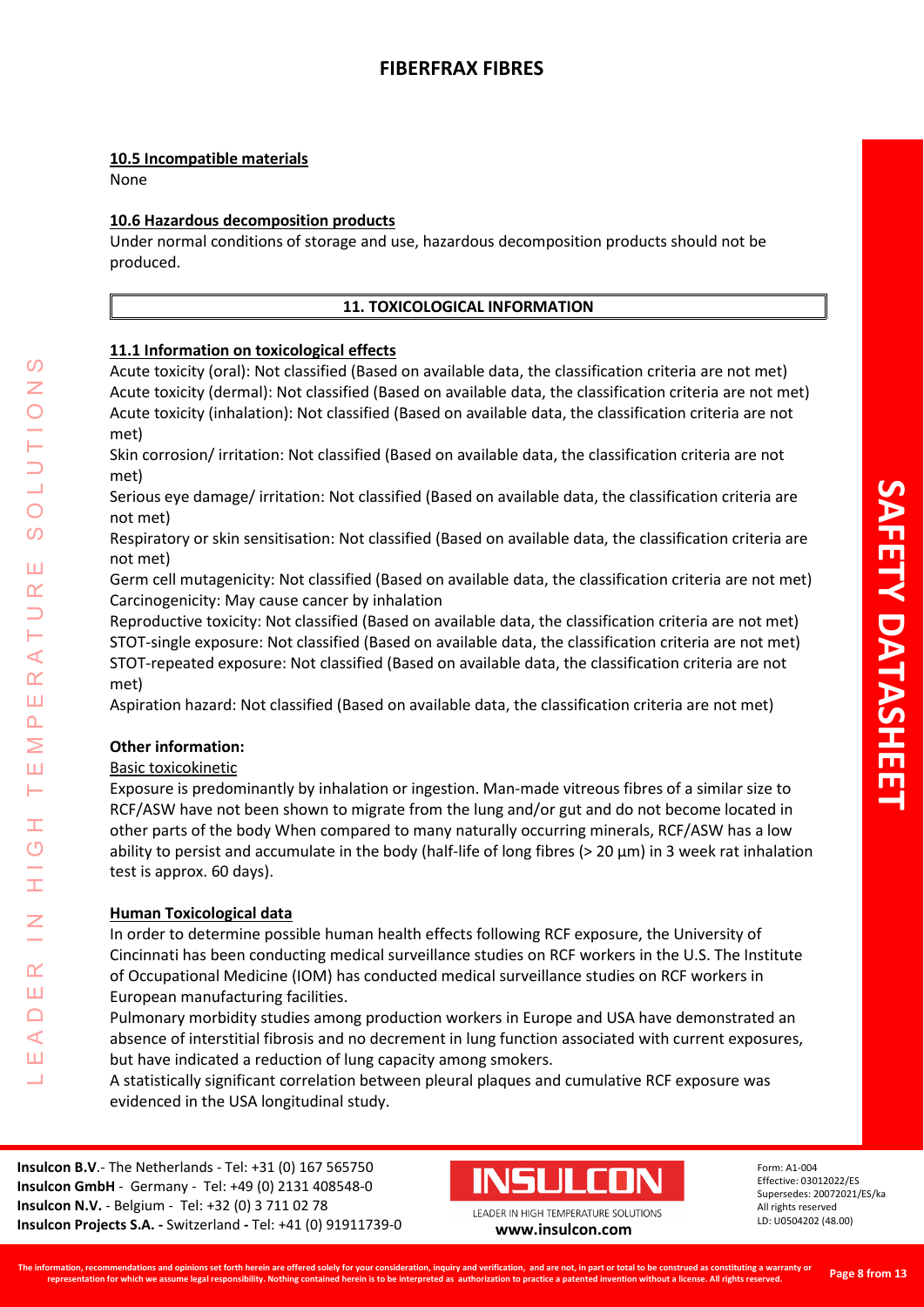The USA mortality study did not show evidence of increased lung tumour development either in the lung parenchyma or in the pleura.

## **Irritant Properties**

Negative results have been obtained in animal studies (EU method B 4) for skin irritation. Inhalation exposures using the nose only route produce simultaneous heavy exposures to the eyes, but no reports of excess eye irritation exist. Animals exposed by inhalation similarly show no evidence of respiratory tract irritation.

Human data confirm that only mechanical irritation, resulting in itching, occurs in humans, Screening at manufacturers' plants in the UK has failed to show any human cases of skin conditions related to fibre exposure.

#### **12. ECOLOGICAL INFORMATION**

#### **12.1. Toxicity**

Hazardous to the aquatic environment, short-term (acute) : Not classified (Based on available data, the classification criteria are not met)

Hazardous to the aquatic environment, long-term (chronic) : Not classified (Based on available data, the classification criteria are not met)

#### **12.2. Persistence and degradability**

| Aluminosilicate refractory ceramic fibres (142844-00-6) |                                          |
|---------------------------------------------------------|------------------------------------------|
| Persistence and degradability                           | Not applicable for inorganic substances. |

#### **12.3. Bioaccumulative potential**

No additional information available

#### **12.4. Mobility in soil**

LEADER IN HIGH TEMPERATURE SOLUTIONS

Ŧ  $\overline{O}$ 

 $\alpha$ Ш  $\cap$  $\blacktriangleleft$ Ш  $\overline{\phantom{0}}$ 

 $\prec$  $\alpha$ Ш  $\overline{\mathbf{r}}$ Σ Ш Н

 $\Omega$ 

 $\bigcirc$ 

 $\Omega$ 

Ш  $\alpha$ 

No additional information available

#### **12.5. Results of PBT and vPvB assessment**

# **ALuminosilicate refractory ceramic fibres (142844-00-6)**

This substance/ mixture does not meet the PBT criteria of REACH regulation, annex XIII This substance/ mixture does not meet the vPvB criteria of REACH regulation, annex XIII

#### **12.6. Other adverse effects**

No additional information available

## **13. DISPOSAL CONSIDERATIONS**

#### **13.1. Waste treatment methods**

Waste treatment methods:

Disposal must be done according to official regulations.

#### Product/Packaging disposal recommendations:

Dispose in a safe manner in accordance with local/national regulation

**Insulcon B.V**.- The Netherlands - Tel: +31 (0) 167 565750 **Insulcon GmbH** - Germany - Tel: +49 (0) 2131 408548-0 **Insulcon N.V.** - Belgium - Tel: +32 (0) 3 711 02 78 **Insulcon Projects S.A. -** Switzerland **-** Tel: +41 (0) 91911739-0 **[www.insulcon.com](http://www.insulcon.com/)**

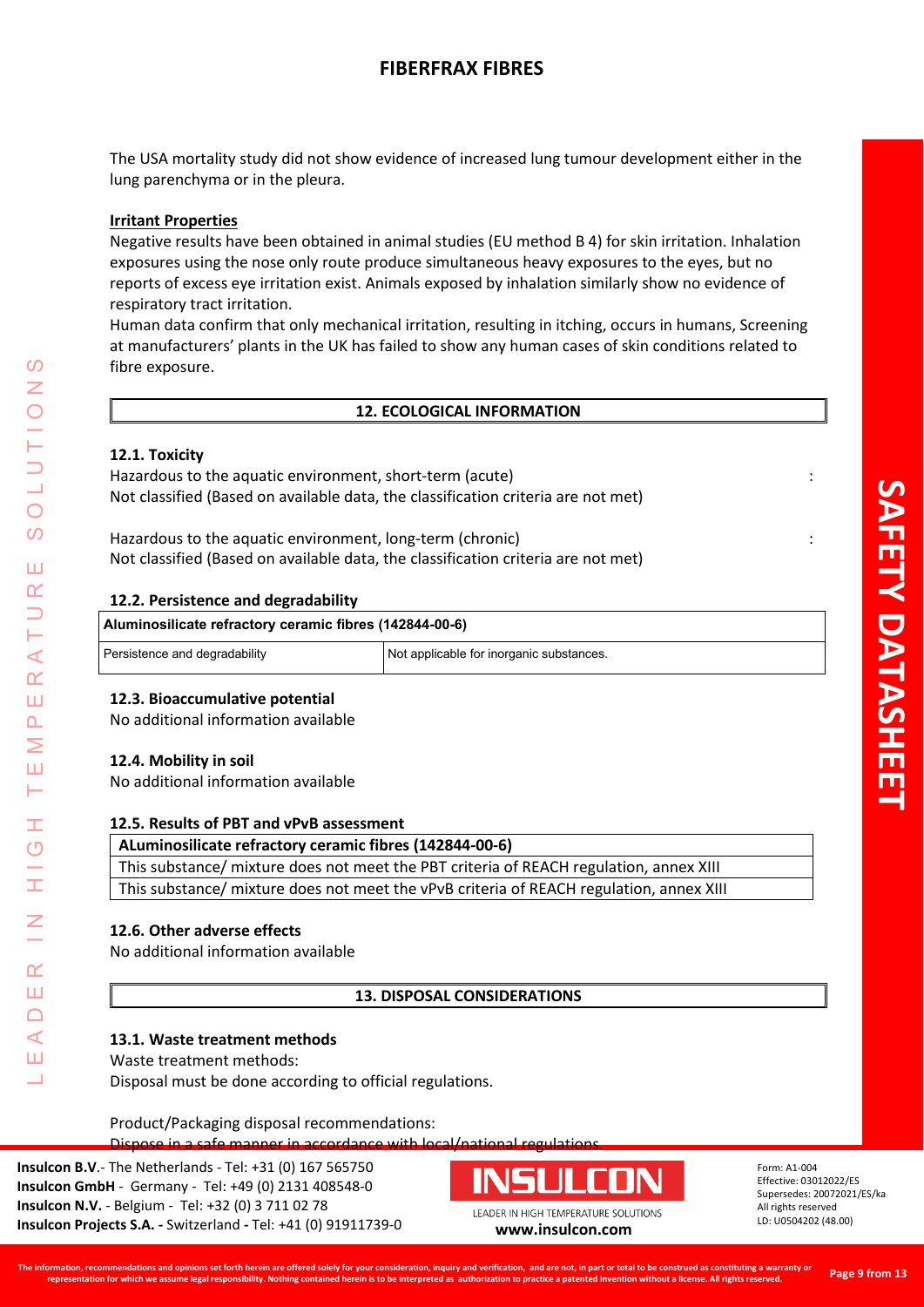European List of Waste (LoW) code: 16 03 03\* - inorganic wastes containing dangerous substances

HP Code:

LEADER IN HIGH TEMPERATURE SOLUTIONS

 $\pm$ 

 $\frac{C}{L}$ 

 $\leq$ 

 $\alpha$ Ш  $\Box$  $\triangleleft$ Ш Ц

 $\Omega$ Z

LUTIO

 $\overline{O}$ 

 $\overline{O}$ 

Ш  $\alpha$  $\Rightarrow$ Н  $\prec$  $\alpha$ Ш  $\Delta$ Σ Ш Н

HP7 - "Carcinogenic:" waste which induces cancer or increases its incidence

#### **14. TRANSPORT INFORMATION**

In accordance with ADR, RID, IATA, IMDG, ADN.

| <b>ADR</b>                                                                                                                                                                                                                                                         | <b>IMDG</b>                                                         | <b>IATA</b>                                                          | <b>ADN</b>                           | <b>RID</b>                           |
|--------------------------------------------------------------------------------------------------------------------------------------------------------------------------------------------------------------------------------------------------------------------|---------------------------------------------------------------------|----------------------------------------------------------------------|--------------------------------------|--------------------------------------|
| 14.1. UN number                                                                                                                                                                                                                                                    |                                                                     |                                                                      |                                      |                                      |
| Not applicable                                                                                                                                                                                                                                                     | Not applicable                                                      | Not applicable                                                       | Not applicable                       | Not applicable                       |
| 14.2. UN proper shipping name                                                                                                                                                                                                                                      |                                                                     |                                                                      |                                      |                                      |
| Not applicable                                                                                                                                                                                                                                                     | Not applicable                                                      | Not applicable                                                       | Not applicable                       | Not applicable                       |
| 14.3. Transport hazard class(es)                                                                                                                                                                                                                                   |                                                                     |                                                                      |                                      |                                      |
| Not applicable                                                                                                                                                                                                                                                     | Not applicable                                                      | Not applicable                                                       | Not applicable                       | Not applicable                       |
| 14.4. Packing group                                                                                                                                                                                                                                                |                                                                     |                                                                      |                                      |                                      |
| Not applicable                                                                                                                                                                                                                                                     | Not applicable                                                      | Not applicable                                                       | Not applicable                       | Not applicable                       |
| 14.5. Environmental hazards                                                                                                                                                                                                                                        |                                                                     |                                                                      |                                      |                                      |
| Dangerous for the<br>environment : No                                                                                                                                                                                                                              | Dangerous for<br>the environment<br>: No<br>Marine<br>pollutant: No | Dangerous for the<br>environment: No                                 | Dangerous for the<br>environment: No | Dangerous for the<br>environment: No |
| No supplementary information<br>available                                                                                                                                                                                                                          |                                                                     |                                                                      |                                      |                                      |
| 14.6 Special precautions for user<br>- Overland transport<br>Transport regulation (ADR):<br>- Transport by sea<br>Transport regulations (IMDG):<br>- Air transport<br>Transport regulations (IATA):<br>- Inland waterway transport<br>Transport regulations (ADN): |                                                                     | Not applicable<br>Not applicable<br>Not applicable<br>Not applicable |                                      |                                      |
| - Rail transport<br>Transport regulations (RID):                                                                                                                                                                                                                   |                                                                     | Not applicable                                                       |                                      |                                      |

**Insulcon B.V**.- The Netherlands - Tel: +31 (0) 167 565750 **Insulcon GmbH** - Germany - Tel: +49 (0) 2131 408548-0 **Insulcon N.V.** - Belgium - Tel: +32 (0) 3 711 02 78 **Insulcon N.V.** - Beigium - Tel: +32 (0) 3 711 02 78<br> **Insulcon Projects S.A.** - Switzerland - Tel: +41 (0) 91911739-0 **[www.insulcon.com](http://www.insulcon.com/)** 

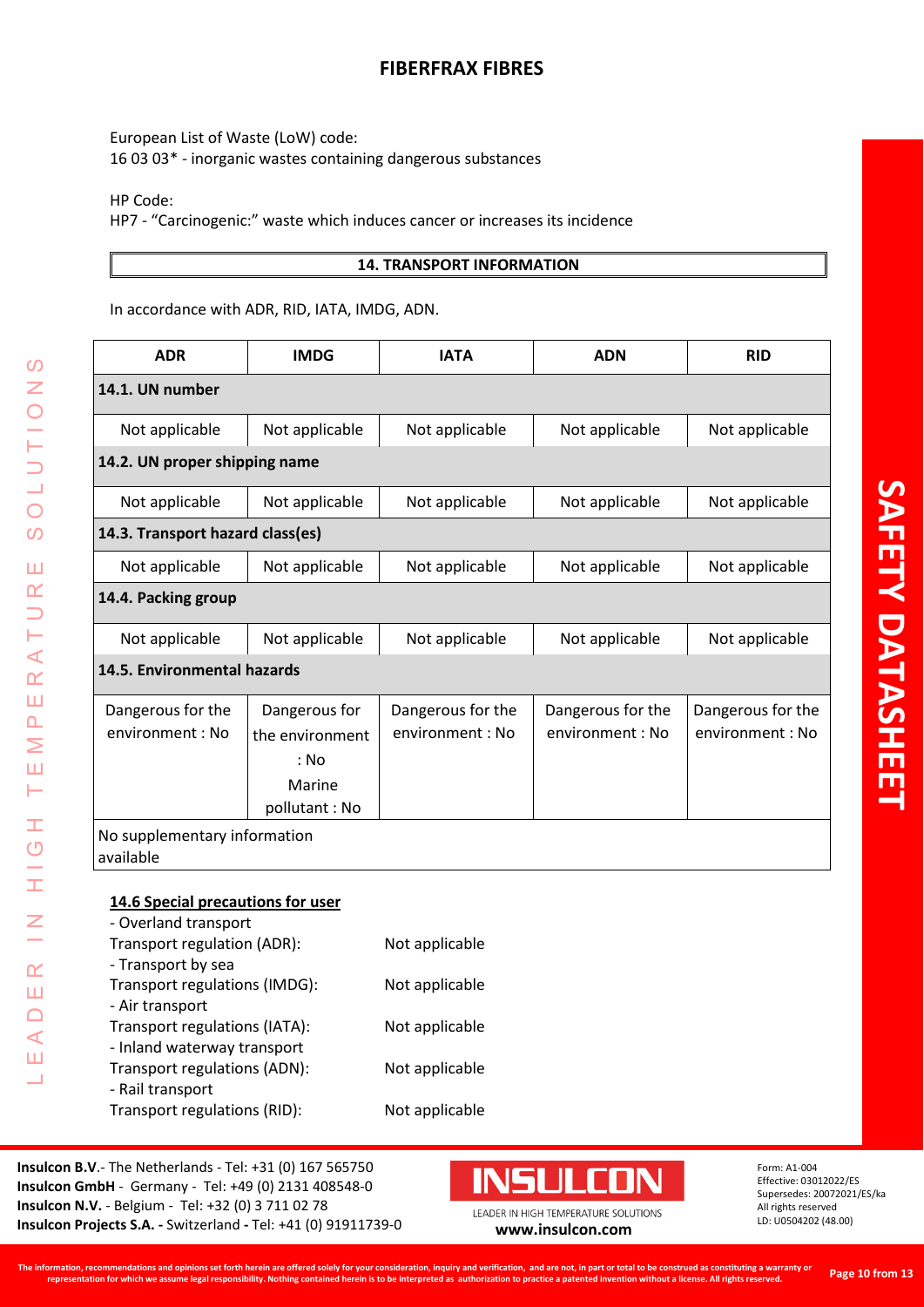**14.7 Transport in bulk according to Annex II of MARPOL 73/78 and the IBC Code** Not applicable.

### **15. REGULATORY INFORMATION**

## **15.1 Safety, health and environment regulations/legislation specific for the substance or mixture**

#### **15.1.1 EU Regulations:**

The following restrictions are applicable according to Annex XVII of the REACH Regulation (EC) No 1907/2006:

| Reference code | Applicable on                             |
|----------------|-------------------------------------------|
| 28.            | Aluminosilicate refractory ceramic fibres |

Aluminosilicate refractory ceramic fibres is on the REACH Candidate List Aluminosilicate refractory ceramic fibres is not on the REACH Annex XIV List FIBERFRAX is not subject to Regulation (EU) No 649/2012 of the European Parliament and of the Council of 4 july 2012 concerning the export and import of hazardous chemicals. FIBERFRAX is not subject to Regulation (EU) No 2019/1021 of the European Parliament and of the Council of 20 June 2019 on persistent organic pollutants

Other information, restriction and prohibition:

Take note of Directive 94/33/EC on the protection of young people at work. Take note of regulations Directive 92/85/EC on the safety and health of pregnant workers at work.

## **15.1.2. National regulations**

No additional information available

#### **15.2. Chemical safety assessment**

A chemical safety assessment has been carried out

## **16. OTHER INFORMATION**

#### **Indication of changes:**

LEADER IN HIGH TEMPERATURE SOLUTIONS

Ŧ  $\circ$ 

I

 $\alpha$ Ш  $\Box$  $\blacktriangleleft$ Ш  $\overline{\phantom{0}}$ 

 $\omega$ Z

 $\bigcirc$  $\Omega$ 

Ш  $\alpha$ 

Н  $\blacktriangleleft$  $\alpha$ Ш  $\overline{\mathbf{r}}$ Σ Ш Н

| <b>Section</b> | <b>Changed item</b> | Change   | <b>Comments</b>          |
|----------------|---------------------|----------|--------------------------|
| 8              | Control parameters  | Modified | DIRECTIVE (EU) 2017/2398 |
| 13             | HP Code             | Added    |                          |

**Insulcon B.V**.- The Netherlands - Tel: +31 (0) 167 565750 **Insulcon GmbH** - Germany - Tel: +49 (0) 2131 408548-0 **Insulcon N.V.** - Belgium - Tel: +32 (0) 3 711 02 78 **Insulcon Projects S.A. -** Switzerland **-** Tel: +41 (0) 91911739-0 **[www.insulcon.com](http://www.insulcon.com/)**

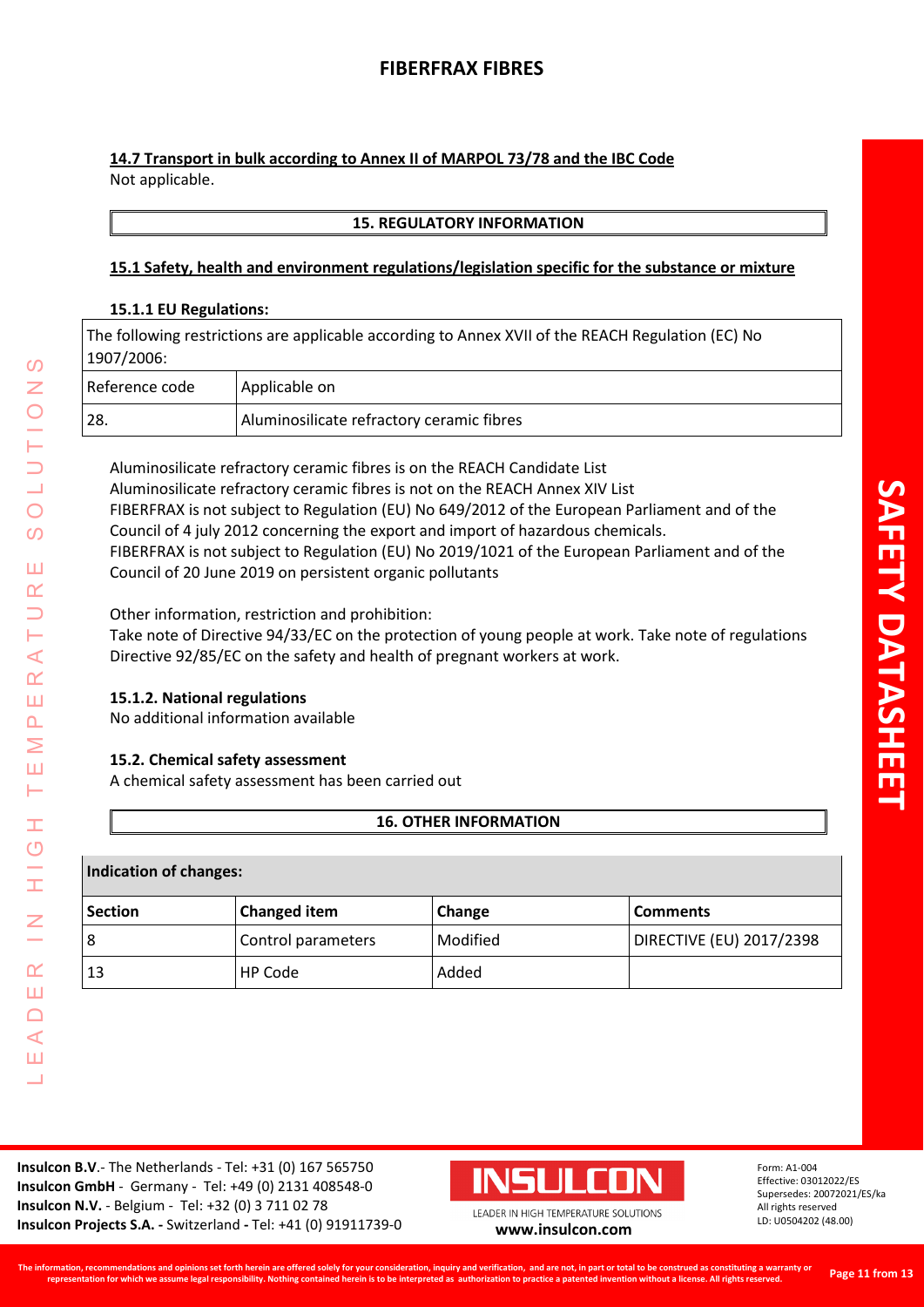| <b>Abbreviations and acronyms:</b> |                                                                                                           |  |
|------------------------------------|-----------------------------------------------------------------------------------------------------------|--|
| <b>ADN</b>                         | European Agreement concerning the International Carriage of Dangerous Goods by<br><b>Inland Waterways</b> |  |
| <b>ADR</b>                         | European Agreement concerning the International Carriage of Dangerous Goods by Road                       |  |
| <b>CLP</b>                         | Classification Labelling Packaging Regulation; Regulation (EC) No 1272/2008                               |  |
| <b>DNEL</b>                        | Derived-No Effect Level                                                                                   |  |
| <b>IATA</b>                        | <b>International Air Transport Association</b>                                                            |  |
| <b>IMDG</b>                        | <b>International Maritime Dangerous Goods</b>                                                             |  |
| <b>REACH</b>                       | Registration, Evaluation, Authorisation and Restriction of Chemicals Regulation (EC) No<br>1907/2006      |  |
| <b>RID</b>                         | Regulations concerning the International Carriage of Dangerous Goods by Rail                              |  |
| PBT                                | <b>Persistent Bioaccumulative Toxic</b>                                                                   |  |
| vPvB                               | Very Persistent and Very Bioaccumulative                                                                  |  |
| <b>ATE</b>                         | <b>Acute Toxicity Estimate</b>                                                                            |  |
| <b>BCF</b>                         | <b>Bioconcentration factor</b>                                                                            |  |
| <b>DMEL</b>                        | Derived Minimal Effect level                                                                              |  |
| <b>EC50</b>                        | Median effective concentration                                                                            |  |
| <b>IARC</b>                        | International Agency for Research on Cancer                                                               |  |
| <b>LC50</b>                        | Median lethal concentration                                                                               |  |
| LD50                               | Median lethal dose                                                                                        |  |
| LOAEL                              | Lowest Observed Adverse Effect Level                                                                      |  |
| <b>NOAEC</b>                       | No-Observed Adverse Effect Concentration                                                                  |  |
| <b>NOAEL</b>                       | No-Observed Adverse Effect Level                                                                          |  |
| <b>NOEC</b>                        | No-Observed Effect Concentration                                                                          |  |
| OECD                               | Organisation for Economic Co-operation and Development                                                    |  |
| <b>PNEC</b>                        | <b>Predicted No-Effect Concentration</b>                                                                  |  |
| SDS                                | Safety Data Sheet                                                                                         |  |
| <b>STP</b>                         | Sewage treatment plant                                                                                    |  |
| <b>TLM</b>                         | <b>Median Tolerance Limit</b>                                                                             |  |
|                                    |                                                                                                           |  |

**Insulcon B.V**.- The Netherlands - Tel: +31 (0) 167 565750 **Insulcon GmbH** - Germany - Tel: +49 (0) 2131 408548-0 **Insulcon N.V.** - Belgium - Tel: +32 (0) 3 711 02 78 **Insulcon N.V.** - Beigium - Tel: +32 (0) 3 711 02 78<br> **Insulcon Projects S.A.** - Switzerland - Tel: +41 (0) 91911739-0 **[www.insulcon.com](http://www.insulcon.com/)** 

LEADER IN HIGH TEMPERATURE SOLUTIONS

HOH

 $\leq$ 

 $\alpha$ Ш  $\Box$  $\prec$ Ш  $\overline{\phantom{0}}$ 

OLUTIONS

 $\overline{O}$ 

Ш

TUR

 $\triangleleft$  $\alpha$ Ш  $\Delta$  $\geq$ Ш  $\vdash$